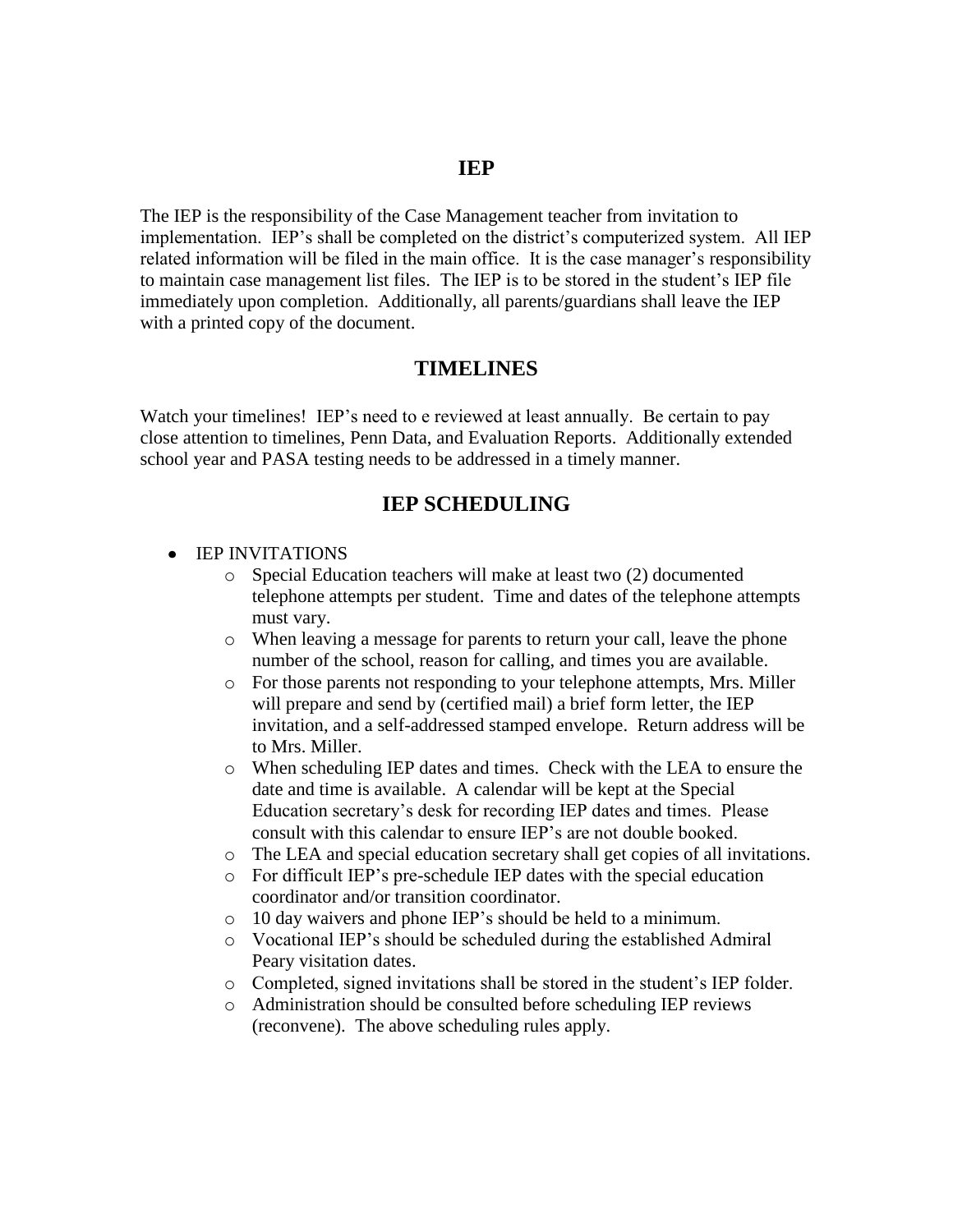## **COLLABORATION / COMMUNICATION**

Collaboration opportunities will be offered periodically throughout the course of the school year. Midterm and quarter collaboration meetings will be held. During this time regular education and special education teachers are to discuss student and inclusion needs. Additionally, Student Analysis forms need to be collected during the mid marking period review and quarter review for identified students with a seventy percent (70%) or less. Regular communication between the special education department, administration, guidance counselor, and regular education teachers is expected.

## **TRANSITION**

Transition should be addressed at age 14 or prior to the student's entering 9<sup>th</sup> grade. Transition shall be addressed in the present levels of the IEP. In some cases, consultation may occur between the special education teacher and transition coordinator

#### **TARGET ROOM**

The target room is located in room 211. Under the inclusion model, the target room should be used minimally. Students sent to the target room should have specific subject related work to complete.

## **PENN DATA**

Teachers will receive Penn Data information on a regular basis. It is the special education teacher's responsibility to review and make corrections to Penn Data items in red ink. Para educators shall not check Penn Data items. Prior to returning the Penn Data paperwork, the teacher should sign and date the completed materials. Case managers are responsible for their assigned students.

#### **SPECIALLY DESIGNED INSTRUCTION MODIFICATIONS / ADAPTATIONS**

The IEP is expected to be implemented. It is essential to share specific information with regular education teachers. All specially designed instruction, modifications, and adaptations should be addressed with the regular education teacher.

## **IEP GOALS**

Student IEP goals should not be redundant year after year. If a student did not reach their goal from the previous year, the goal may need to be rewritten to match student needs. All goals need to be measurable and supported with data. Be sure to document all progress regarding goals.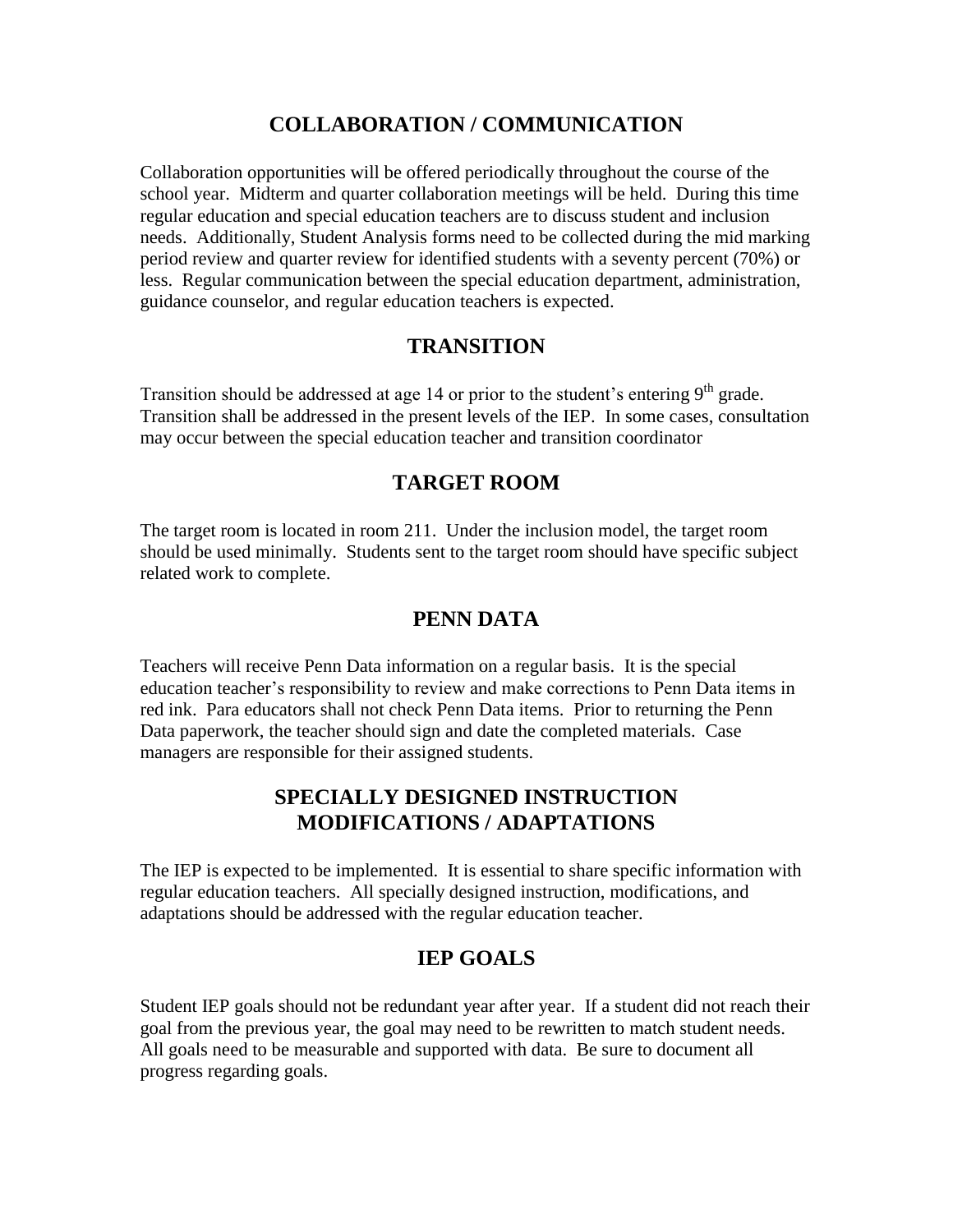#### **RECONVEINING IEP'S**

When students are experiencing deficiencies in academic or social performance, the IEP may need to be examined and additional modifications/adaptations/services performed. When sustained deficient academic or social performance is observed, first check to ensure the IEP is being properly implemented. If the IEP is being implemented correctly, collect the necessary data and present the problem to administration. If a student fails to make progress on IEP goals, the IEP should be reviewed and changed. At that time a determination regarding reconvening the IEP will be made.

#### **OUTSIDE PLACEMENT DETERMINATION**

All discussion regarding placing students outside the district must begin with discussion including the administration.

## **BEHAVIOR PLANS**

Any student identified as needing emotional support (ES) services must have a behavior plan in their IEP.

#### **ONE to ONE SUPPORT**

Any student receiving one to one support must have one to one support specifically outlined in the child's IEP. It is essential to include how the service will be provided without delays or gaps in service.

#### **GRADUATION PLANS**

Graduation plans should be completed for students entering  $9<sup>th</sup>$  grade to and including graduation. Graduation plans are to be completed with the assistance of the guidance counselor.

## **STUDENT ANALYSIS SHEETS MIDTERM and QUARTER FAILURES**

Student analysis sheets are to be completed for students earning a seventy percent (70%) or lower during he course of the marking period. Quarter failure sheets need to be completed for students whom earned a failing grade for a quarter. All segments of the Student Analysis form is to be completed and filed in the student's IEP folder. Each teacher is to report students earning these forms to the LEA. When the data indicates a student repeatedly did not achieve their IEP goals, the IEP may need to be reviewed.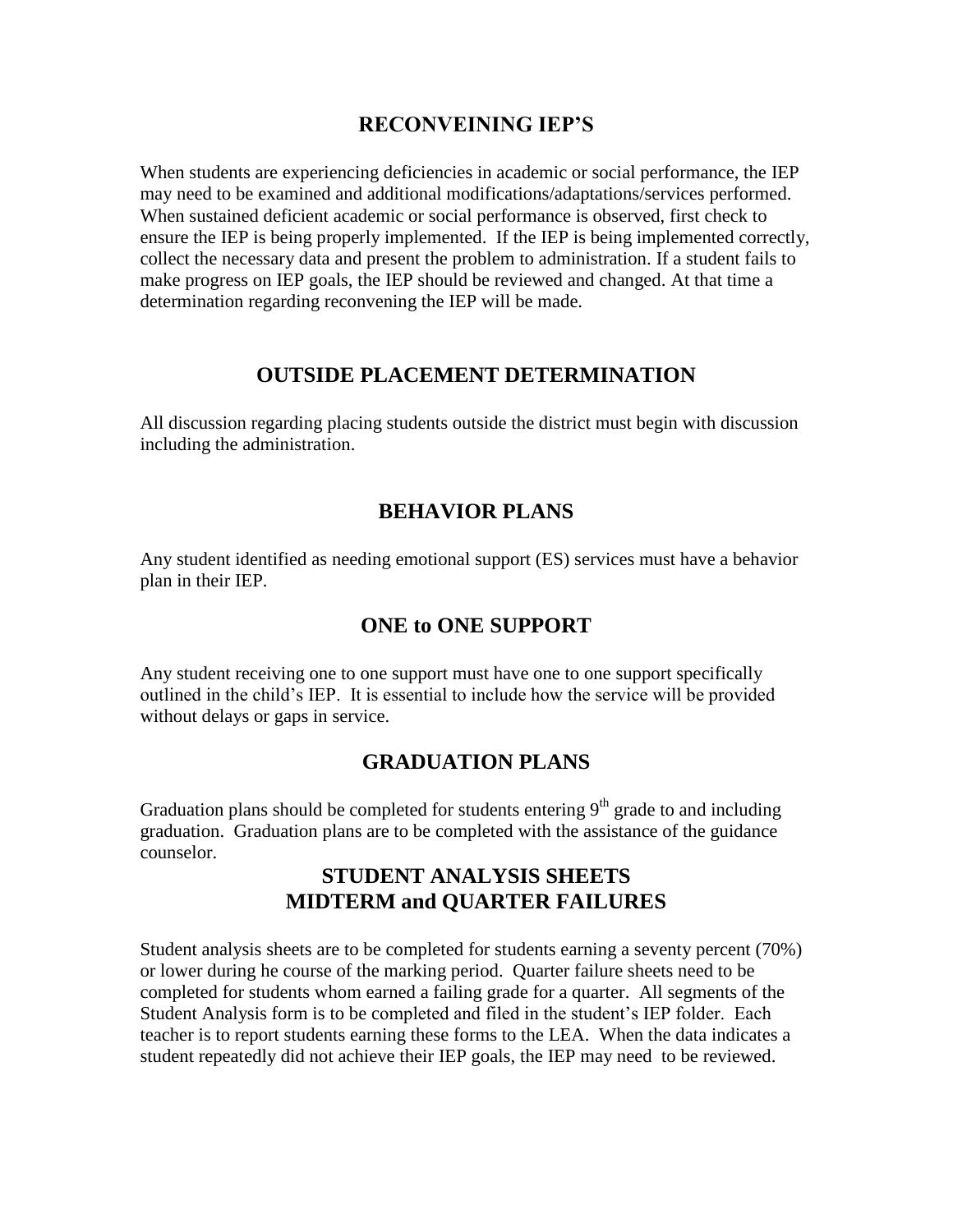## **TEACHING EXPECTATIONS**

Teachers are expected to be actively engaged in the co-teaching inclusion program. Teachers are also expected to implement Differentiated Instruction tactics.

- General Tips
	- o Follow special education process, procedures, and timelines
	- o Openly communicate concerns and problem areas with LEA and administration
	- o Become active in the inclusive classroom
	- o Utilize para-professionals
	- o Document teacher/parent-guardian communications
	- o To alleviate problem areas, communicate regularly via telephone and/or email with parents
	- o Attend and participate in departmental meetings
	- o Actively monitor case management students
	- o Respond to communications in a timely manner
	- o Maintain confidentiality at all times

# **GRADING**

Grading for identified students should be accomplished through the collaborative efforts of the regular education teacher and special education teacher.

## **PROGRESS MONITORING**

Progress monitoring regarding IEP goals will be conducted quarterly. All progress reports will be mailed to the parent/guardian. Copies of the progress report will be kept in the student's IEP folder. Progress reports need to report measurable data and be specific in nature. IT is suggested that hard data is used to prove/disprove progress. Keep detailed records of student progress.

# **PSSA/TERRA NOVA TESTING**

The special education teacher is responsible for administering the PSSA and/or Terra Nova achievement tests. It is permissible for the para-educators, under the direct supervision of the special education teacher, to assist in this type of testing.

# **PASA TESTING**

Students whom are determined to be eligible for the PASA assessment must be confirmed by the administration. All paperwork and IEP related materials need to be handled in a timely manner.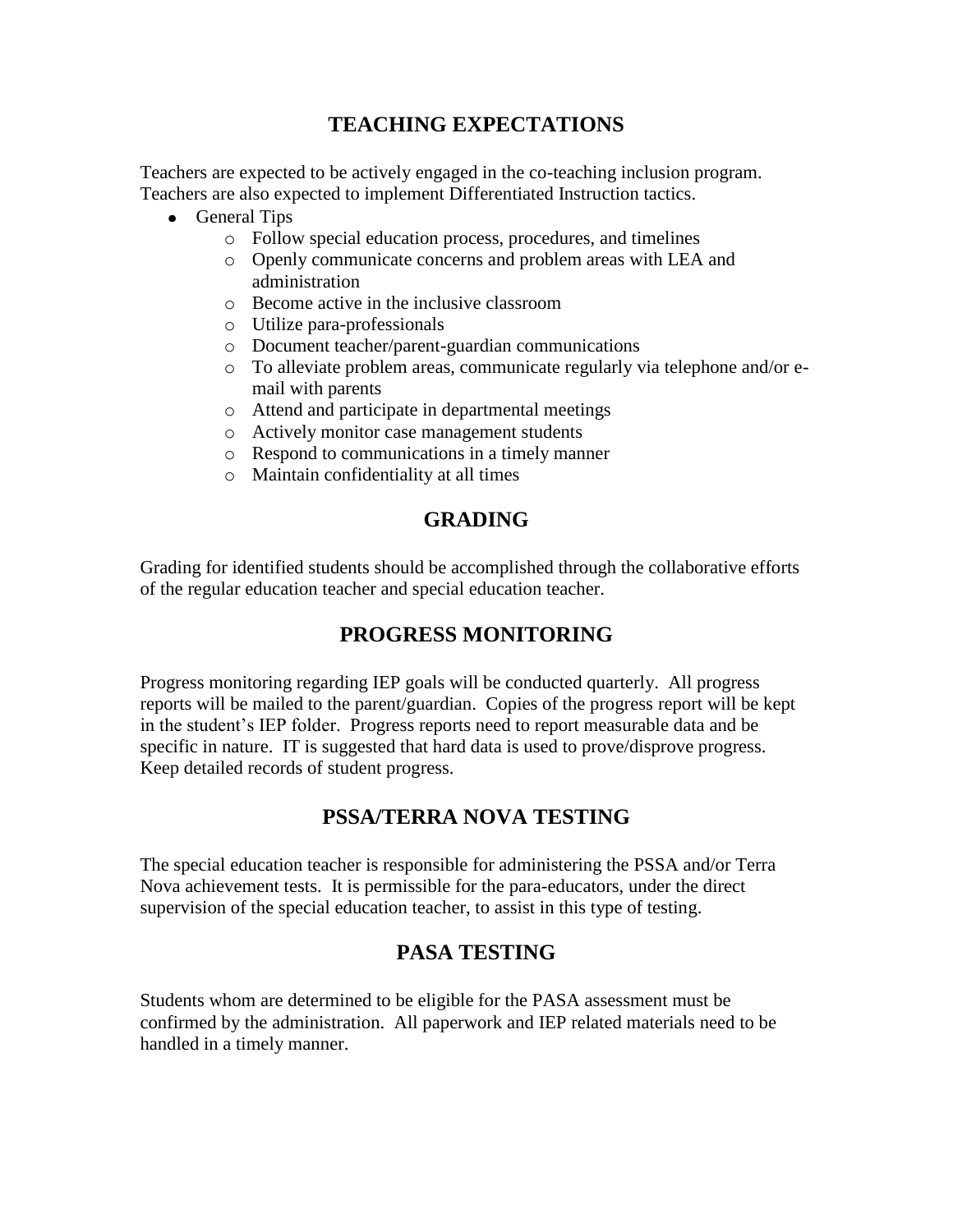## **CONFIDENTIALLY**

All IEP's should be conducted in the IEP (Library) conference room. Any changes regarding this procedure need to be cleared by administration. It is imperative to keep folders, papers, materials, and other data containing confidential student information in a secured location. Additionally, each learning support teacher is issued a lap top that wireless capabilities and IEP writer has been installed. Finding a confidential location within the building to work on student materials should not be an issue.

## **COMMUNICATIONS**

All verbal and written communications with parents, students, and staff shall reflect sensitivity to the fundamental rights of human dignity, privacy, and respect.

## **PARA EDUCATORS**

Para Educators should:

- Help students through the educational process
- Monitor and assist students in the classroom
- Provide tutoring to struggling students
- Assist and monitor students where necessary
- Read test materials
- Collect and store classroom related materials
- Assist teachers with clerical activities
- Be included in data gathering

Para Educators should not:

- Teach new material to students
- Check or complete Penn Data materials
- Schedule IEP's
- Be used as personal secretaries
- Administer PSSA or Terra Nova assessments

## **SELF AUDITS**

Periodically, the special education staff may be required to perform self audits. Self audit information will be sent to the Director of Special Education.

## **PA MEDICAL ASSISTANCE BILLING PARENTAL CONSENT**

During IEP's it is essential to have PA Medical Assistance Forms completed by parents that are eligible and/or have Medical Assistance. Special Education teachers are required to have these forms completed and appropriately filed.